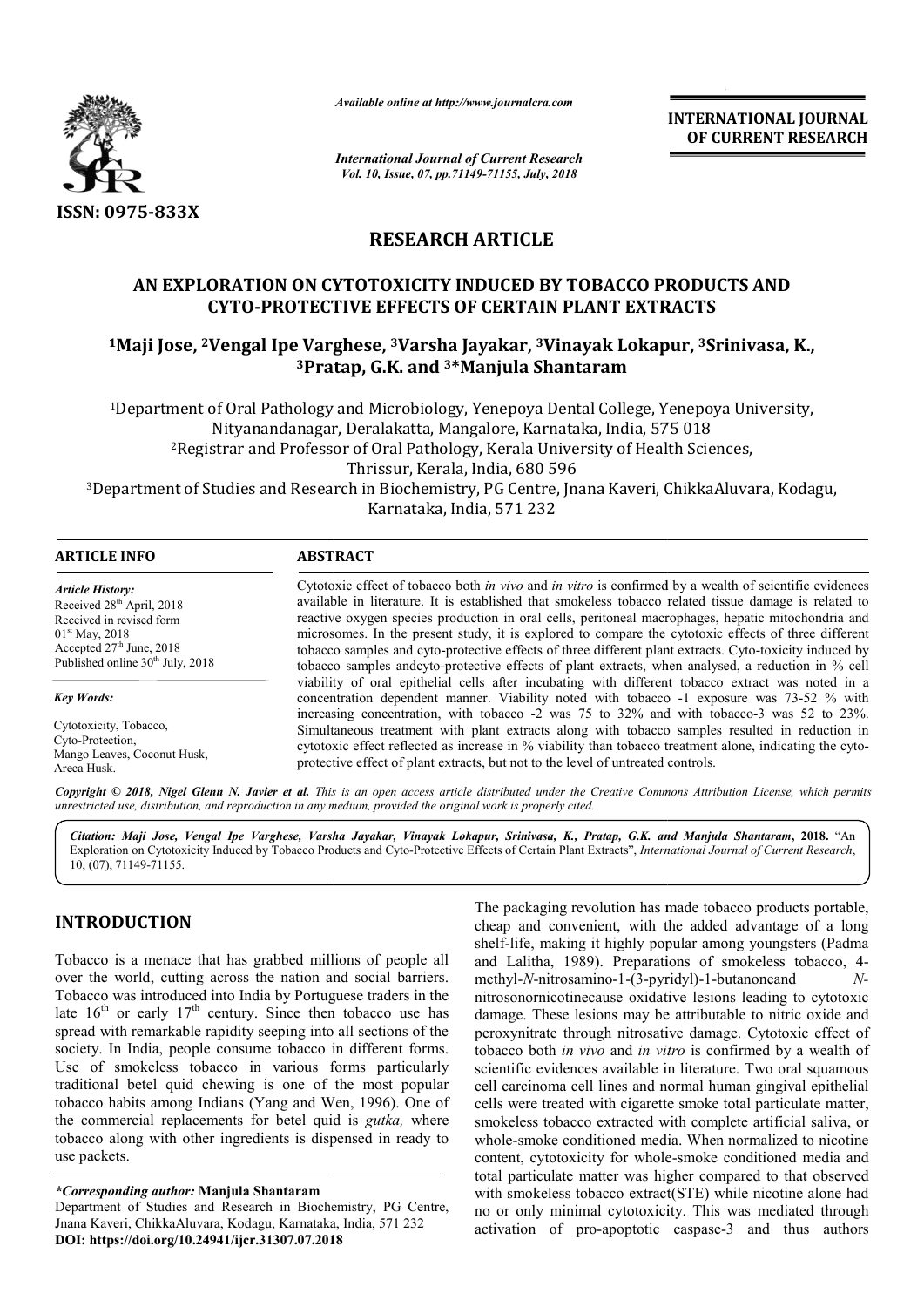demonstrated differential responses of normal and malignant oral cells after exposure to different extracts (Hong*et al*., 2013). Electron microscopic study in liver tissue carried out by Bagchi*et al*., (1995) revealed an accumulation of indistinct filamentous material in the peri-sinusoidal spaces following 60 days of treatment with STE, occupying most of the sinusoids which was confirmed as antibody against heat shock/stress protein by Western blot analysis.By their *in vitro* experiments Bagchi*et al*., (1996) also established that oral cells, peritoneal macrophages, hepatic mitochondria and microsomes produce reactive oxygen species (ROS) following *in vitro*incubation with STE and therefore, ST related tissue damage is related to ROS production. Smokeless tobacco (ST) extracts also found to be influencing the complement system particularly activate the alternative pathway and also some measure of classical pathway suggesting this may be a mechanism for initiating inflammation of the oral mucosa (Chang *et al.,* 1998). A greater numbers of mitochondria in cells of ST-treated of the hyperplastic epithelia was noted in hamster cheek pouch (HCP) epithelium treated with ST than in the normal epithelium indicative of cytotoxic effect (Schwartz *et al*., 2010).

While analysing the possible transient disruptions in the cell membrane caused moist smokeless tobacco (MST), Joyce *et al.,* (2010) verified that MST-induced oral injury may result from a combined interaction of physical disruption of the plasma membrane by the tobacco material itself and the adverse effects of MST chemical constituents, notably high levels of calcium, that gain entry to the cell by way of MSTinduced cell wounding. An *in vitro* and clinical study on harm and harm reduction in smokeless tobacco users conducted by Wallstrom(2010) showed that smokeless tobacco extract caused a significant dose dependent inhibition of proliferation of spleen cells, T cells, epithelial cells, including Langerhans' cells.A study on differential cellular/molecular responses of tobacco product preparations in short-term cell culture suggested that combustible tobacco product preparations induced higher cytotoxicity than STE, indicating that relative cytotoxic and other cell biological effects of tobacco product preparations are dose-dependent, and that ST extract is the least cytotoxic tobacco product preparations tested in this study (Arimilli*et al*., 2012). A study investigated the direct effect of reference moist STE exposure on the viability of MM6 monocyte/macrophage cell line led to a significant and doserelated decrease in cell viability which were inhibited by preincubation with a pan-caspase inhibitor, suggesting that the observed STE toxicity was due to the induction of apoptosis. Further evaluation confirmed that apoptosis is induced in part; by reference STE-mediated osmotic stress (Lombard *et al*., 2010). A dose-dependent induction of apoptosis that is mediated by nitric oxide by STE is reported (Mangipudyand Vishwanatha, 1999). In the present study, it is explored to compare the cytotoxic effects of three different tobacco samples and cyto-protective effects of three different plant extracts.

#### **MATERIALS AND METHODS**

**Selection of tobacco samples and preparation of extract:**  Three tobacco samples were chosen for the present study, namely fresh leaves of tobacco collected from farm (tobacco sample-1), tobacco processed for traditional chewing (tobacco sample -2) and tobacco dispensed in commercial sachets (tobacco sample -3).

Tobacco sample -1 was collected from farm where it is grown for commercial purpose while tobacco sample- 2 and 3 were purchased from local tobacco sellers. Of different tobacco sachets sold in the local market, the brand which has been consumed maximum by local people was chosen. This selection was based on an earlier survey conducted by students of Department of Oral Pathology, Yenepoya Dental College. For the preparation of extract of fresh tobacco leaves, same procedure used for other plant materials was followed. The plant materials were washed in tap water to remove the dirt, followed by distilled water, cut in to smaller pieces and dried under shade. The dried materials were powdered using household electric blender. 100 grams of the plant powder was extracted in a Soxhlet apparatus with 500 ml of ethanol as solvent and concentrated using a rotor-evaporator. The crude alcoholic extracts thus prepared were used for various analyses. Other samples were directly subjected to extraction procedure. The crude alcoholic extracts thus prepared were used for further study.

Concentration dependent effects of different tobacco extracts on cell viability of cultured oral epithelial cells were assessed by trypan blue exclusion method (Iliya and Wallace, 2011) and MTT assay (Gerlierand Thomasset, 1986). Different concentrations of tobacco products were added to oral epithelial cells cultured in Stem line  $<sup>TM</sup>$  keratinocyte medium.</sup> Cultured oral epithelial cells were seeded at  $1 \times 10^5$  cells/mL in 6-well plates for 24 hours to allow cell adherence. After incubation, cells were treated with different concentrations of various alcoholic extracts ranging from 100-300 μg and incubated for a period of 24 hours. A well with cultured cells, with no extract added was the negative control. After incubation for 24 hours, *in vitro* cytotoxicity induced by tobacco was determined by the above mentioned assays.

**Trypan blue exclusion test of cell viability:** For the analysis of cytotoxic effect of different tobacco samples at different concentrations, cultured oral epithelial cells were seeded at  $1 \times 10^5$  cells/mL in 6-well plates for 24 hours to allow cell adherence. After incubation, cells were treated with different concentrations of various tobacco extracts ranging from 100- 300μg and incubated for a period of 24 hours. After 24 hours, adherent and floating cells were collected and centrifuged for 5 minutes at  $100 \times g$  and discarded the supernatant. The cell pellet obtained was re-suspended in 1 ml PBS and 1 part of 0.4% trypan blue and 1 part dilution of cells was mixed. The mixture was incubated for 3 minutes at room temperature. A drop of the trypan blue/cell mixture was applied to a haemocytometer, and counted the unstained (viable) and stained (nonviable) cells separately in thehaemocytometer using a binocular microscope at 40X (Olympus CH 20). To obtain the total number of viable cells per ml of aliquot, the total number of viable cells was multiplied by 2, (the dilution factor for trypan blue) and to obtain the total number of cells per ml of aliquot, the total numbers of viable and nonviable cells were added up and multiplied by 2. The percentage of viable cells was calculated as follows:

Total number of viable cells per ml of aliquot Viable cells  $(% =$  $\times 100$ Total number of cells per ml of aliquot

**MTT Assay:** Cell viability was also assessed using a precise colorimetric technique i.e. MTT assay, a quantitative, more sensitive test, that measures the reduction of 3-(4,5 dimethyl thiazole – 2-yl),2,5,diphenyl tetrazolium bromide (MTT)by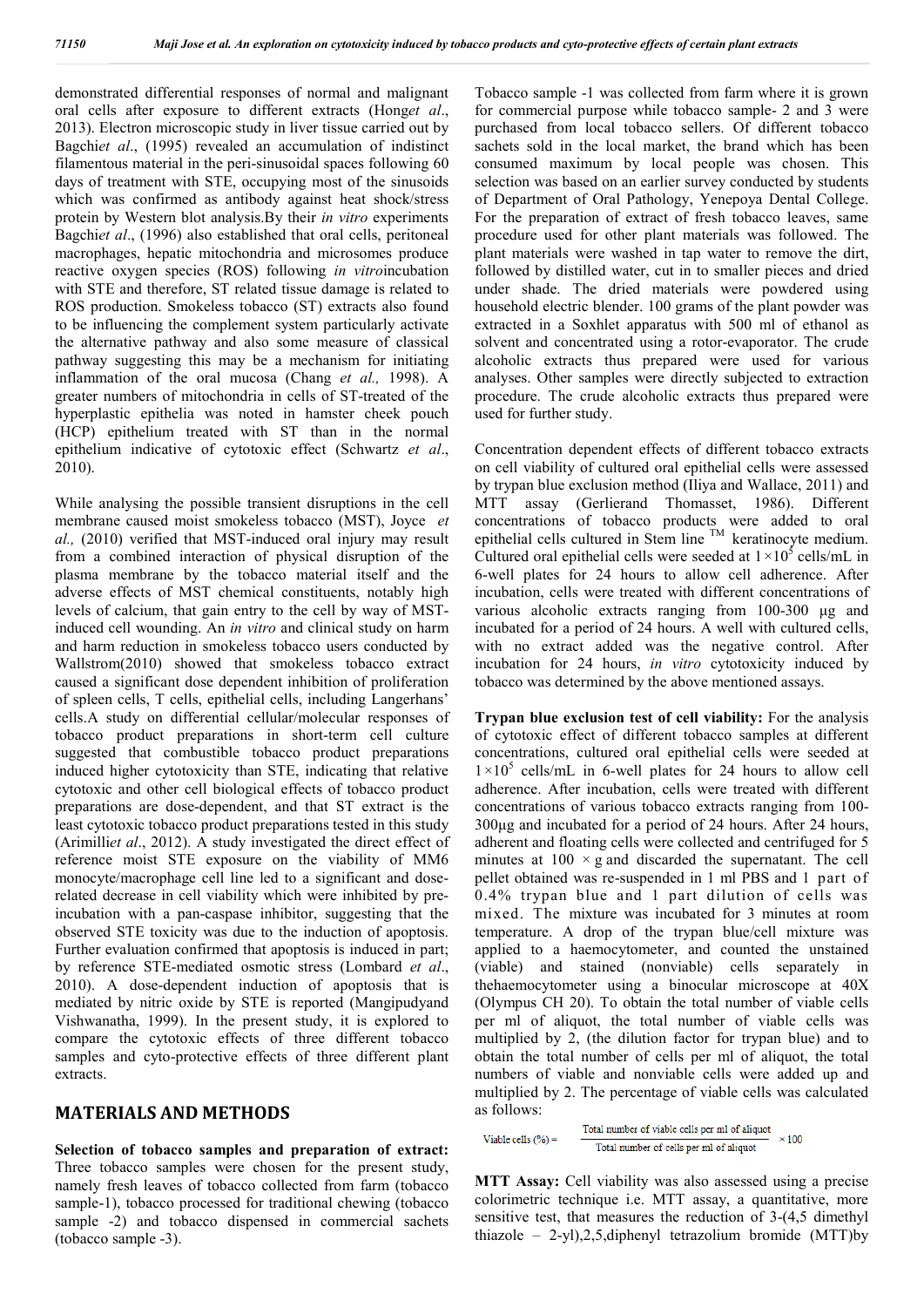mitochondrial succinate dehydrogenase. To the cell culture suspension, 30 μL MTT was added and kept for incubation at 37ºC for 4 hrs. After incubation, 200 microliter of DMSO was added to each culture plate, incubated at room temperature for 30 minutes, until homogenous colour was obtained. After scraping, the absorbance was read at 540 nm using DMSO as blank and percentage of viability was calculated.

| $%$ of viability = | Absorbance of Sample  | $\times 100$ |
|--------------------|-----------------------|--------------|
|                    | Absorbance of Control |              |

To study the protective effect of plant materials, both trypan blue exclusion assay and MTT assay were repeated, after incubating the cultured oral epithelial cells simultaneously with tobacco samples and plant extracts. As tobacco sample -1 did not show significant reduction in cell viability in studied concentrations, only tobacco samples -2 and 3 were chosen for this purpose at a concentration of 300μg /ml and extracts of mango leaves, husk of coconut or areca nut in three different concentrations namely 20, 40 and 60mg /ml for 24 hours. Concentration of plant extracts were decided based on  $IC_{50}$ value obtained in previous experiments. The possibility of cytotoxic effect of selected concentrations of different plant extracts were excluded by carrying out trypan blue exclusion assay of cells treated with plant extracts alone. All the above experiments were carried out in triplicate and mean value was taken to compare the effects.

### **RESULTS**

The % cell viability tested after incubating the cultured oral epithelial cells with different tobacco extract showed a concentration dependent reduction in cell viability as noted by trypan blue exclusion method and was confirmed by MTT assay (Table 1, Figs.1 and 2). When the results observed were statistically analysed using two way ANOVA, highly significant difference with  $p \leq 0.001$  was noted between the types of tobacco samples tested and different concentrations used as observed by both trypan blue exclusion method and MTT assay. Pair-wise comparison done using Bonferroni showed statistically significant difference in percentage viability between control and different tobacco samples at all concentrations (p<0.05). Similarly comparison between different tobacco samples showed significant difference in cytotoxic effect between different tobacco samples at all selected concentrations studied except tobacco 2 and 3 at a concentration of 100 as noted by MTT assay but same was not observed in trypan blue exclusion method (Table 2).

Irrespective of concentration significant difference in cytotoxic effect was noted between different tobacco samples with highest effect with tobacco sample -3 followed by tobacco sample -2 and least with tobacco sample-1. The protective effect of plant materials were tested with both tobacco sample-2 and 3 as these two samples showed significant reduction in cytotoxic effects. Both the assays performed in cell culture incubated with tobacco samples along with plant material showed significantly higher viability than incubated with tobacco samples alone, indicating the protective effects (Table 3, Figs. 3 and 4). Statistically highly significant difference was observed between activity between the plant materials and different concentrations of same plant materials while analysing using two way ANOVA. Pair-wise comparison of cell viability results obtained in both trypan blue exclusion

method and MTT assay by Bonferroni also showed significant difference between activities of different plant materials except for mango leaf and coconut husk at 20mg/ml concentration (Table 3). Similarly when the cell culture were treated simultaneously with tobacco sample -3 in concentration of 300 and of different concentrations of plant extracts i.e. 20, 40 and 60 mg/mlusing MTT assay and trypan blue exclusion method, improvement in the percentage cell viability was noted when compared to cells treated with tobacco alone (Table 4, Fig.4). Statistically highly significant difference was observed between activity between the plant materials and different concentrations of same plant materials while analysing with two way ANOVA. Pair-wise comparison of cell viability results obtained in both trypan blue exclusion method and MTT assay also showed significant difference between activities of different plant materials (Table 6).

## **DISCUSSION**

Concentration dependent effects of different tobacco extracts on cell viability of human oral keratinocytes were assessed by trypan blue exclusion method and MTT assay. The assays showed a decrease in percentage cell viability with increase in concentrations of all three types of tobacco samples studied suggesting reduction in the number of cells. The decrease in percentage cell viability caused by tobacco samples suggests the toxic effects on the cells, thus, confirming the cytotoxic effects. Statistical evaluation showed a significant difference in cytotoxic effect of three tobacco samples studied and concentration dependent reduction in cell viability ( $P \le 0.05$ ). Irrespective of concentration, significant difference in cytotoxic effect was noted between different tobacco samples with highest effect with tobacco sample 3 followed by sample 2. Tobacco sample 1 expressed much less cytotoxic effect than other two samples of comparable concentrations and even in the highest concentration studied, the viability had not dropped down below 50%. The difference in cytotoxicity induced by different tobacco products could be directly related to the nitrosamine content in different samples, resulted from processing or due to additives used.

Trypan blue dye exclusion assay is a rapid, simple and inexpensive, traditional viability assay which is based on cell membrane integrity of living cells, as the dyes cross the compromised cell membrane and stain cellular targets or structures in dead cells. On the other hand, MTT assay is based on a biochemical event that occurs only in living cells i.e. conversion of MTT salt into a formazan product by mitochondrial succinate dehydrogenase of active mitochondria, which can then be measured as a colorimetric readout. This assay gives an indication of intact mitochondrial and also extra mitochondrial, NADH- and NADPH-dependent redox enzyme systems. Therefore, it is a precise, quantitative, more sensitive and reliable test for cell viability. The results obtained in the present study by the two methods were almost identical with mild difference in values, to be exact, a difference of 5-6% between two assays with MTT showing less % reduction. Cytotoxic effects of STE on various cell culture systems such as hamster cheek pouch cell (HCPC-1) cultures, cultured macrophages (Mitchell *et al*., 2009) alveolar type II cellderived cell lines and human oral keratinocyte cell lines have been reported earlier (Bagchi *et al*., 1995; Bagchi *et al.*, 2001; Coppe *et al*; 2008; Mitchell *et al.*, 2009; Mitchell *et al.,* 2010; Toklu *et al.,* 2010; Boyle *et al.*, 2010).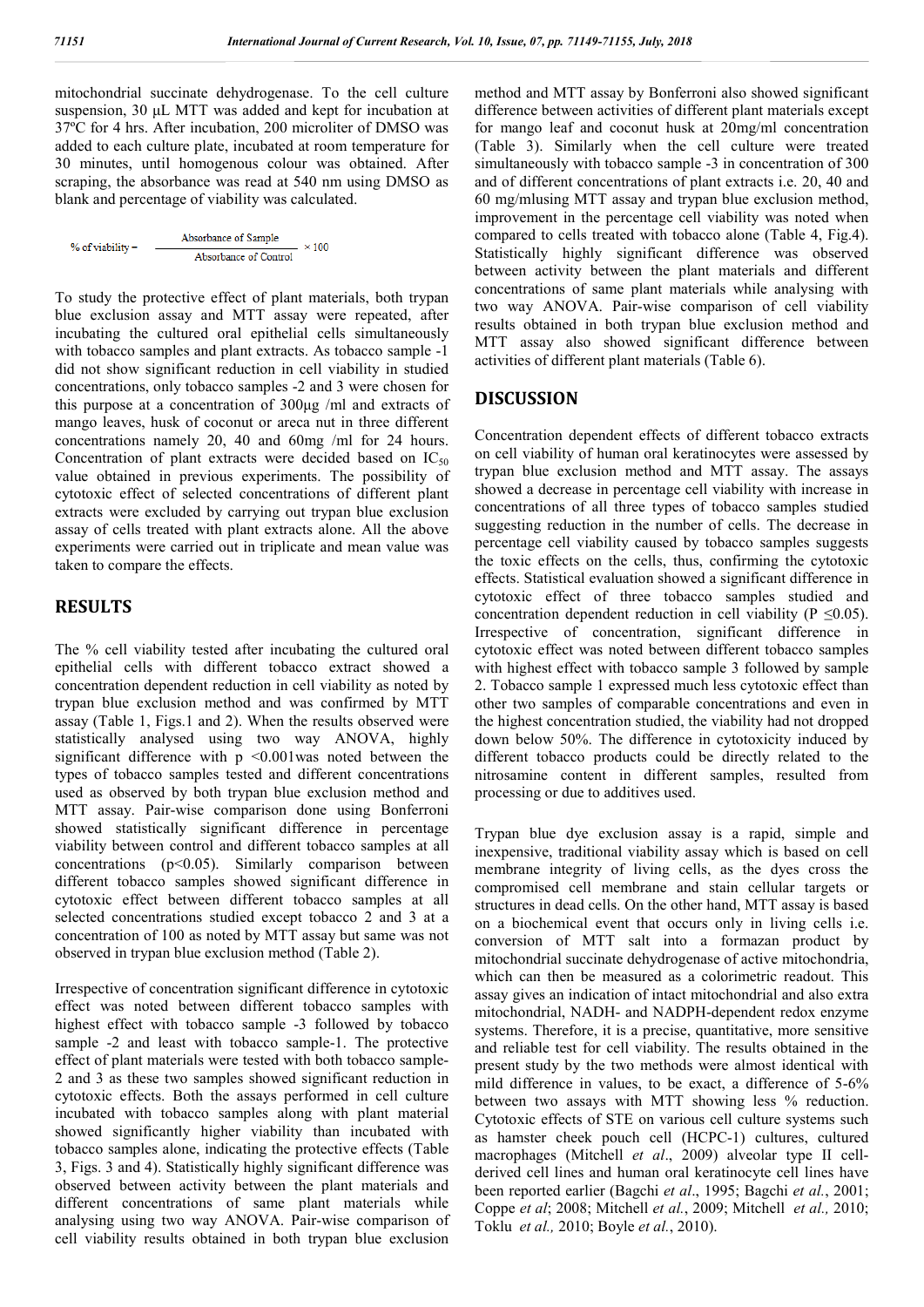#### **Table 1. Percentage cell viability after exposure to different tobacco products at selected concentrations**

| Dependent Variable: Cell viability |       |                 |       |                 |       |                 |       |                 |  |
|------------------------------------|-------|-----------------|-------|-----------------|-------|-----------------|-------|-----------------|--|
|                                    |       | Tobaco          |       |                 |       |                 |       |                 |  |
|                                    |       | Tobacco 1       |       | Tobacco 2       |       | Tobacco 3       |       | Total           |  |
| Concentratid<br>parameter          | Mean  | \$td. Deviation | Mean  | \$td. Deviation | Mean  | \$td. Deviation | Mean  | \$td. Deviation |  |
| (MTT assay)Control                 | 90.33 | 3.215           | 90.33 | 3.215           | 90.33 | 3.215           | 90.33 | 2.784           |  |
| 100                                | 73.67 | 2.517           | 57.00 | 2.000           | 52.33 | 1.528           | 61.00 | 9.874           |  |
| 200                                | 63.00 | 2.000           | 50.00 | 2.646           | 34.00 | 3.606           | 49.00 | 12.816          |  |
| 300                                | 54.67 | 1.155           | 32.67 | 2.082           | 23.67 | 1.528           | 37.00 | 13.883          |  |
| Total                              | 70.42 | 14.061          | 57.50 | 21.961          | 50.08 | 26.630          | 59.33 | 22.565          |  |
| (Trypan blueControl                | 85.00 | 1.000           | 85.00 | 1.000           | 85.00 | 1.000           | 85.00 | .866            |  |
| 100                                | 78.33 | 2.082           | 62.00 | 2.000           | 55.00 | 2.646           | 65.11 | 10.553          |  |
| 200                                | 67.67 | 2.517           | 55.33 | 2.082           | 39.33 | 1.528           | 54.11 | 12.434          |  |
| 300                                | 59.00 | 1.000           | 38.00 | 2.000           | 23.33 | 3.055           | 40.11 | 15.640          |  |
| Total                              | 72.50 | 10.501          | 60.08 | 17.661          | 50.67 | 23.853          | 61.08 | 19.843          |  |

|  |  |  |  |  |  | Table 2. Comparison of percentage cell viability between different tobacco products at selected concentrations |
|--|--|--|--|--|--|----------------------------------------------------------------------------------------------------------------|
|--|--|--|--|--|--|----------------------------------------------------------------------------------------------------------------|

| Parameter   | Concentration $(\mu g)$ | (I) Tobacco          | (J) Tobacco          | Mean Diff. (I-J)        | S.E   | p(a) |
|-------------|-------------------------|----------------------|----------------------|-------------------------|-------|------|
| MTT assay   | 100                     | Control              | Tobacco 1            | $16.667$ <sup>*</sup> ) | 1.915 | .000 |
|             |                         |                      | Tobacco <sub>2</sub> | $33.333(*)$             | 2.068 | .000 |
|             |                         |                      | Tobacco 3            | $38.000(*)$             | 2.160 | .000 |
|             | 200                     |                      | Tobacco 1            | $27.333(*)$             | 1.915 | .000 |
|             |                         |                      | Tobacco <sub>2</sub> | $40.333(*)$             | 2.068 | .000 |
|             |                         |                      | Tobacco 3            | $56.333(*)$             | 2.160 | .000 |
|             | 300                     |                      | Tobacco 1            | $35.667$ <sup>(*)</sup> | 1.915 | .000 |
|             |                         |                      | Tobacco <sub>2</sub> | $57.667$ <sup>*</sup> ) | 2.068 | .000 |
|             |                         |                      | Tobacco 3            | $66.667$ <sup>*</sup> ) | 2.160 | .000 |
|             | 100                     | Tobacco 1            | Tobacco <sub>2</sub> | $16.667$ <sup>*</sup> ) | 1.678 | .000 |
|             |                         |                      | Tobacco 3            | $21.333(*)$             | 1.678 | .000 |
|             |                         | Tobacco 2            | Tobacco 3            | 4.667                   | 1.678 | .096 |
|             | 200                     | Tobacco 1            | Tobacco <sub>2</sub> | $13.000(*)$             | 2.309 | .004 |
|             |                         |                      | Tobacco 3            | $29.000(*)$             | 2.309 | .000 |
|             |                         | Tobacco 2            | Tobacco 3            | $16.000(*)$             | 2.309 | .001 |
|             | 300                     | Tobacco 1            | Tobacco <sub>2</sub> | $22.000(*)$             | 1.333 | .000 |
|             |                         |                      | Tobacco <sub>2</sub> | $22.000(*)$             | 1.333 | .000 |
|             |                         | Tobacco <sub>2</sub> | Tobacco 3            | $9.000(*)$              | 1.333 | .002 |
|             | 100                     |                      | Tobacco 1            | $6.667$ <sup>*</sup> )  | 1.453 | .011 |
|             |                         |                      | Tobacco <sub>2</sub> | $23.000(*)$             | 1.491 | .000 |
|             |                         |                      | Tobacco 3            | $30.000(*)$             | 1.810 | .000 |
| Trypan blue | 200                     | Control              | Tobacco 1            | $17.333(*)$             | 1.453 | .000 |
|             |                         |                      | Tobacco <sub>2</sub> | $29.667$ <sup>*</sup> ) | 1.491 | .000 |
|             |                         |                      | Tobacco 3            | $45.667$ <sup>*</sup> ) | 1.810 | .000 |
|             | 300                     |                      | Tobacco 1            | $26.000(*)$             | 1.453 | .000 |
|             |                         |                      | Tobacco <sub>2</sub> | $47.000(*)$             | 1.491 | .000 |
|             |                         |                      | Tobacco 3            | $61.667$ <sup>*</sup> ) | 1.810 | .000 |
|             | 100                     | Tobacco 1            | Tobacco <sub>2</sub> | $16.333(*)$             | 1.846 | .000 |
|             |                         |                      | Tobacco 3            | $23.333(*)$             | 1.846 | .000 |
|             |                         | Tobacco <sub>2</sub> | Tobacco 3            | $7.000(*)$              | 1.846 | .027 |
|             | 200                     | Tobacco 1            | Tobacco <sub>2</sub> | $12.333(*)$             | 1.700 | .001 |
|             |                         |                      | Tobacco 3            | $28.333(*)$             | 1.700 | .000 |
|             |                         | Tobacco <sub>2</sub> | Tobacco 3            | $16.000(*)$             | 1.700 | .000 |
|             | 300                     | Tobacco 1            | Tobacco <sub>2</sub> | $21.000(*)$             | 1.785 | .000 |
|             |                         |                      | Tobacco <sub>2</sub> | $35.667(*)$             | 1.785 | .000 |
|             |                         | Tobacco 2            | Tobacco 3            | $14.667$ <sup>*</sup> ) | 1.785 | .001 |

Pair- wise Comparisons, Dependent Variable: Cell viability, Based on estimated marginal means, \* The mean difference is significant at the .05 level .a Adjustment for multiple comparisons: Bonferroni

| Table 3. Percentage cell viability of tobacco sample - 2 exposed cells after treatment with |
|---------------------------------------------------------------------------------------------|
| different plant extract at selected concentrations                                          |

|               |                      | <b>Plant material</b> |                          |                     |                          |                   |                          |              |                          |  |  |
|---------------|----------------------|-----------------------|--------------------------|---------------------|--------------------------|-------------------|--------------------------|--------------|--------------------------|--|--|
|               |                      | <b>Mango leaf</b>     |                          | <b>Coconut husk</b> |                          | <b>Areca husk</b> |                          | <b>Total</b> |                          |  |  |
| Parameter     | <b>Concentration</b> | Mean                  | Std.<br><b>Deviation</b> | Mean                | Std.<br><b>Deviation</b> | Mean              | Std.<br><b>Deviation</b> | Mean         | Std.<br><b>Deviation</b> |  |  |
| (MTT assay)   | Control              | 90.33                 | 3.215                    | 90.33               | 3.215                    | 90.33             | 3.215                    | 90.33        | 2.784                    |  |  |
|               | Tobacco 2 300        | 32.67                 | 2.082                    | 32.67               | 2.082                    | 32.67             | 2.082                    | 32.67        | 1.803                    |  |  |
|               | 20                   | 45.00                 | 3.000                    | 43.00               | 2.000                    | 30.00             | 1.000                    | 39.33        | 7.297                    |  |  |
|               | 40                   | 61.33                 | 1.528                    | 49.00               | 2,000                    | 40.00             | 2.646                    | 50.11        | 9.453                    |  |  |
|               | 60                   | 75.33                 | 3.215                    | 63.67               | 3.055                    | 52.33             | 3.055                    | 63.78        | 10.317                   |  |  |
|               | Total                | 60.93                 | 21.459                   | 55.73               | 20.810                   | 49.07             | 22.911                   | 55.24        | 21.805                   |  |  |
| (Trypan blue) | Control              | 85.00                 | 1.000                    | 85.00               | 1.000                    | 85.00             | 1.000                    | 85.00        | .866                     |  |  |
|               | Tobacco 2 300        | 38.00                 | 2,000                    | 38.00               | 2.000                    | 38.00             | 2,000                    | 38.00        | 1.732                    |  |  |
|               | 20                   | 41.67                 | 1.528                    | 39.67               | 1.528                    | 36.67             | 1.155                    | 39.33        | 2.500                    |  |  |
|               | 40                   | 58.67                 | 1.155                    | 45.67               | 2.082                    | 43.00             | 1.000                    | 49.11        | 7.373                    |  |  |
|               | 60                   | 73.33                 | 1.528                    | 65.00               | 2.000                    | 52.67             | 577                      | 63.67        | 9.097                    |  |  |
|               | Total                | 59.33                 | 18.688                   | 54.67               | 18.638                   | 51.07             | 18.530                   | 55.02        | 18.510                   |  |  |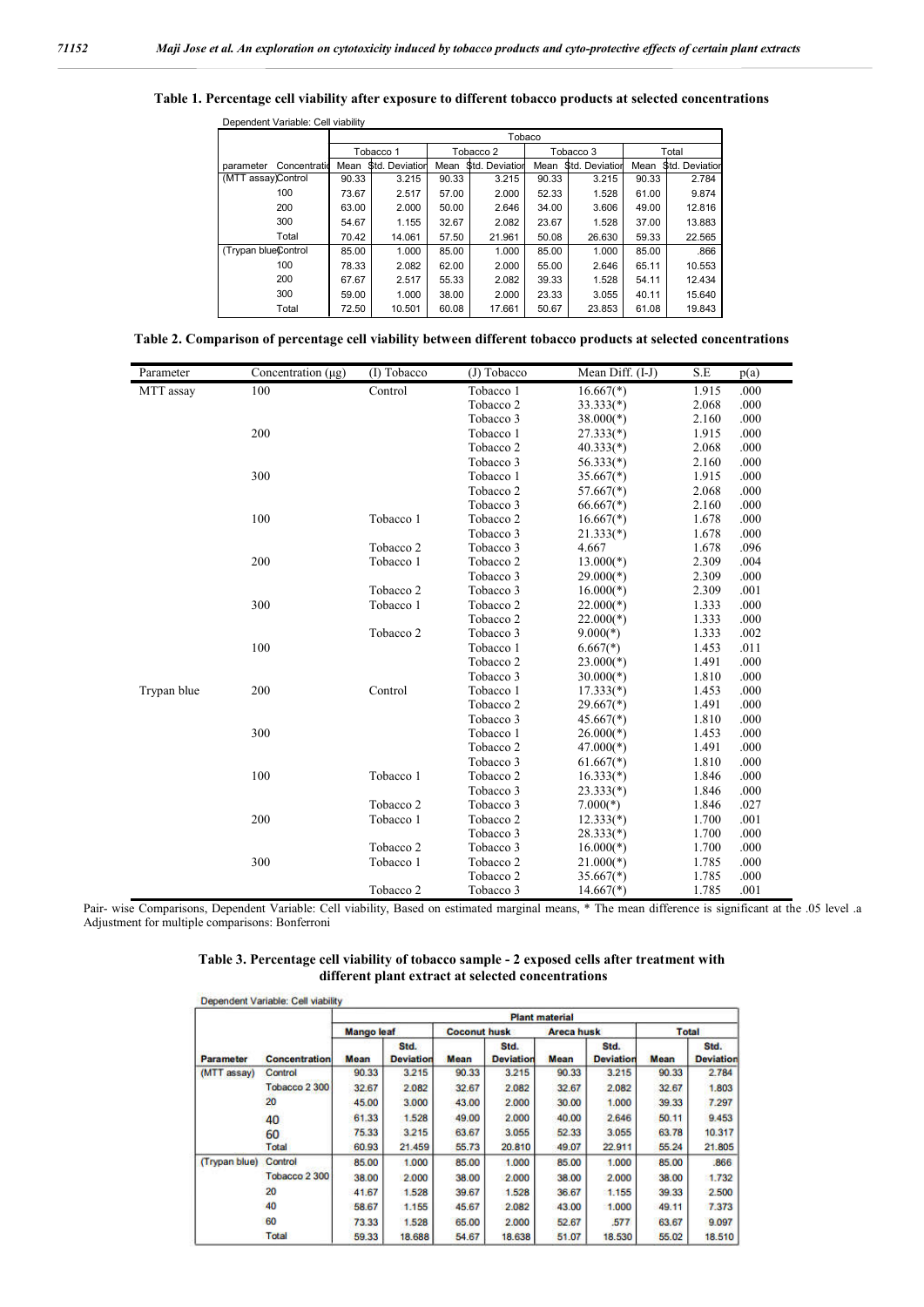#### **Table 4. Pair-wise comparisons of cell viability of tobacco sample - 2 exposed cells after treatment with different plant extract at selected concentrations**

| Parameter   | Conc.(mg/ml) | (I) Plant material | (J) Plant material | Mean Diff. (I-J)        | Std. Error | p(a)  |
|-------------|--------------|--------------------|--------------------|-------------------------|------------|-------|
|             | 20           | Mango leaf         | Coconut husk       | 2.000                   | 1.764      | .900  |
|             |              |                    | Areca husk         | $15.000(*)$             | 1.764      | .000  |
|             |              | Coconut husk       | Areca husk         | $13.000(*)$             | 1.764      | .001  |
|             | 40           | Mango leaf         | Coconut husk       | $12.333(*)$             | 1.721      | .001  |
|             |              |                    | Areca husk         | $21.333(*)$             | 1.721      | .000  |
|             |              | Coconut husk       | Areca husk         | $9.000(*)$              | 1.721      | .006  |
| MTT assay   | 60           | Mango leaf         | Coconut husk       | $11.667$ <sup>*</sup> ) | 2.539      | .011  |
|             |              |                    | Areca husk         | $23.000(*)$             | 2.539      | .000  |
|             |              | Coconut husk       | Areca husk         | $11.333(*)$             | 2.539      | .013  |
|             | 20           | Mango leaf         | Coconut husk       | .000                    | .816       | 1.000 |
|             |              |                    | Areca husk         | 1.42E-014               | .816       | 1.000 |
|             |              | Coconut husk       | Areca husk         | 3.000                   | 1.155      | .122  |
|             | 40           | Mango leaf         | Coconut husk       | $13.000(*)$             | 1.217      | .000  |
|             |              |                    | Areca husk         | $15.667(*)$             | 1.217      | .000  |
|             |              | Coconut husk       | Areca husk         | 2.667                   | 1.217      | .213  |
| Trypan blue | 60           | Mango leaf         | Coconut husk       | $8.333(*)$              | 1.217      | .001  |
|             |              |                    | Areca husk         | $20.667$ <sup>*</sup> ) | 1.217      | .000  |
|             |              | Coconut husk       | Areca husk         | $12.333(*)$             | 1.217      | .000  |

Based on estimated marginal means, Dependent Variable: Cell viability

\* The mean difference is significant at the .05 level. a Adjustment for multiple comparisons: Bonferroni

#### **Table 5. Percentage cell viability of tobacco sample -3 exposed cells after treatment with different plant extract at selected concentrations**

|                  |                | <b>Plant material</b> |           |                     |           |                   |           |              |           |  |
|------------------|----------------|-----------------------|-----------|---------------------|-----------|-------------------|-----------|--------------|-----------|--|
|                  |                | <b>Mango leaf</b>     |           | <b>Coconut husk</b> |           | <b>Areca husk</b> |           | <b>Total</b> |           |  |
| <b>Parameter</b> | Conc.          | <b>Mean</b>           | <b>SD</b> | <b>Mean</b>         | <b>SD</b> | <b>Mean</b>       | <b>SD</b> | <b>Mean</b>  | <b>SD</b> |  |
| (MTT assay)      | Control        | 90.33                 | 3.211     | 85.00               | 1.000     | 85.00             | 1.000     | 85.00        | .866      |  |
|                  | Tobacco 3 300  | 23.67                 | 1.528     | 23.67               | 1.528     | 23.67             | 1.528     | 23.67        | 1.323     |  |
|                  | 20             | 42.00                 | 3.000     | 32.67               | 1.528     | 27.67             | 1.528     | 34.11        | 6.566     |  |
|                  | 40             | 52.67                 | 1.528     | 49.00               | 1.000     | 34.33             | 1.528     | 45.33        | 8.485     |  |
|                  | 60             | 56.67                 | 1.528     | 56.00               | 3.000     | 47.00             | 2,000     | 53.22        | 5.069     |  |
|                  | Total          | 52.00                 | 20.833    | 49.27               | 22.024    | 43.53             | 23.009    | 48.27        | 21.763    |  |
| (Trypan blue)    | <b>Control</b> | 85.00                 | 1.000     | 85.00               | 1.000     | 85.00             | 1.000     | 85.00        | .866      |  |
|                  | Tobacco 3 300  | 23.33                 | 3.055     | 23.33               | 3.055     | 23.33             | 3.055     | 23.33        | 2.646     |  |
|                  | 20             | 40.00                 | 2,000     | 30.00               | 2.000     | 27.67             | 2.517     | 32.56        | 5.981     |  |
|                  | 40             | 49.33                 | 2.517     | 44.67               | 2.517     | 32.67             | 2.082     | 42.22        | 7.726     |  |
|                  | 60             | 53.67                 | 1.528     | 53.67               | 2.517     | 42.00             | 3.000     | 49.78        | 6.200     |  |
|                  | Total          | 50.27                 | 21.036    | 47.33               | 22.490    | 42.13             | 23.191    | 46.58        | 22.010    |  |

| Table 6. Pair-wise comparisons of cell viability of tobacco sample -3 exposed cells after treatment |
|-----------------------------------------------------------------------------------------------------|
| with different plant extract at selected concentrations                                             |

| Parameter   | Conc. $(mg/ml)$ | (I) Plant material | (J) Plant material | Mean Diff. $(I-J)$      | Std. Error | p(a)  |
|-------------|-----------------|--------------------|--------------------|-------------------------|------------|-------|
| MTT assay   | 20              | Mango leaf         | Coconut husk       | 2.000                   | 1.764      | .900  |
|             |                 |                    | Areca husk         | $15.000(*)$             | 1.764      | .000  |
|             |                 | Coconut husk       | Areca husk         | 3.94E-015               | 1.247      | 1.000 |
|             | 40              | Mango leaf         | Coconut husk       | $12.333(*)$             | 1.721      | .001  |
|             |                 |                    | Areca husk         | $21.333(*)$             | 1.721      | .000  |
|             |                 | Coconut husk       | Areca husk         | $9.000(*)$              | 1.721      | .006  |
|             | 60              | Mango leaf         | Coconut husk       | $11.667(*)$             | 2.539      | .011  |
|             |                 |                    | Areca husk         | $23.000(*)$             | 2.539      | .000  |
|             |                 | Coconut husk       | Areca husk         | $11.333(*)$             | 2.539      | .013  |
| Trypan blue | 20              | Mango leaf         | Coconut husk       | 2.000                   | 1.155      | .402  |
|             |                 |                    | Areca husk         | $5.000(*)$              | 1.155      | .015  |
|             |                 | Coconut husk       | Areca husk         | 3.000                   | 1.155      | .122  |
|             | 40              | Mango leaf         | Coconut husk       | $13.000(*)$             | 1.217      | .000  |
|             |                 |                    | Areca husk         | $15.667(*)$             | 1.217      | .000  |
|             |                 | Coconut husk       | Areca husk         | 2.667                   | 1.217      | .213  |
|             | 60              | Mango leaf         | Coconut husk       | $8.333(*)$              | 1.217      | .001  |
|             |                 |                    | Areca husk         | $20.667$ <sup>*</sup> ) | 1.217      | .000  |
|             |                 | Coconut husk       | Areca husk         | $12.333(*)$             | 1.217      | .000  |

Dependent Variable: Cell viability, Based on estimated marginal means,

\* The mean difference is significant at the .05 level. a Adjustment for multiple comparisons: Bonferroni.

Hoshino *et al.,*(2001) studied the cytotoxic effects of cigarette smoke extract(CSE) on an alveolar type II cell-derived cell line and reported that CSE caused apoptosis at concentrations of 5% or less and necrosis at 10% or more and CSE and acrolein, a major volatile factors in cigarette smoke increased intracellular oxidant activity. They also have opined that the cytotoxic effect might be due to an interaction between

aldehydes and oxidants present in CSE or formed in CSEexposed cells and this cytotoxic injury of the alveolar epithelium to be an important process in the pathogenesis of smoking-related pulmonary diseases (Boyle *et al.,* 2010). Considering the previous report on striking similarities in tobacco smoke induced changes found in oral and bronchial mucosa, we can presume that the cytotoxic effect we have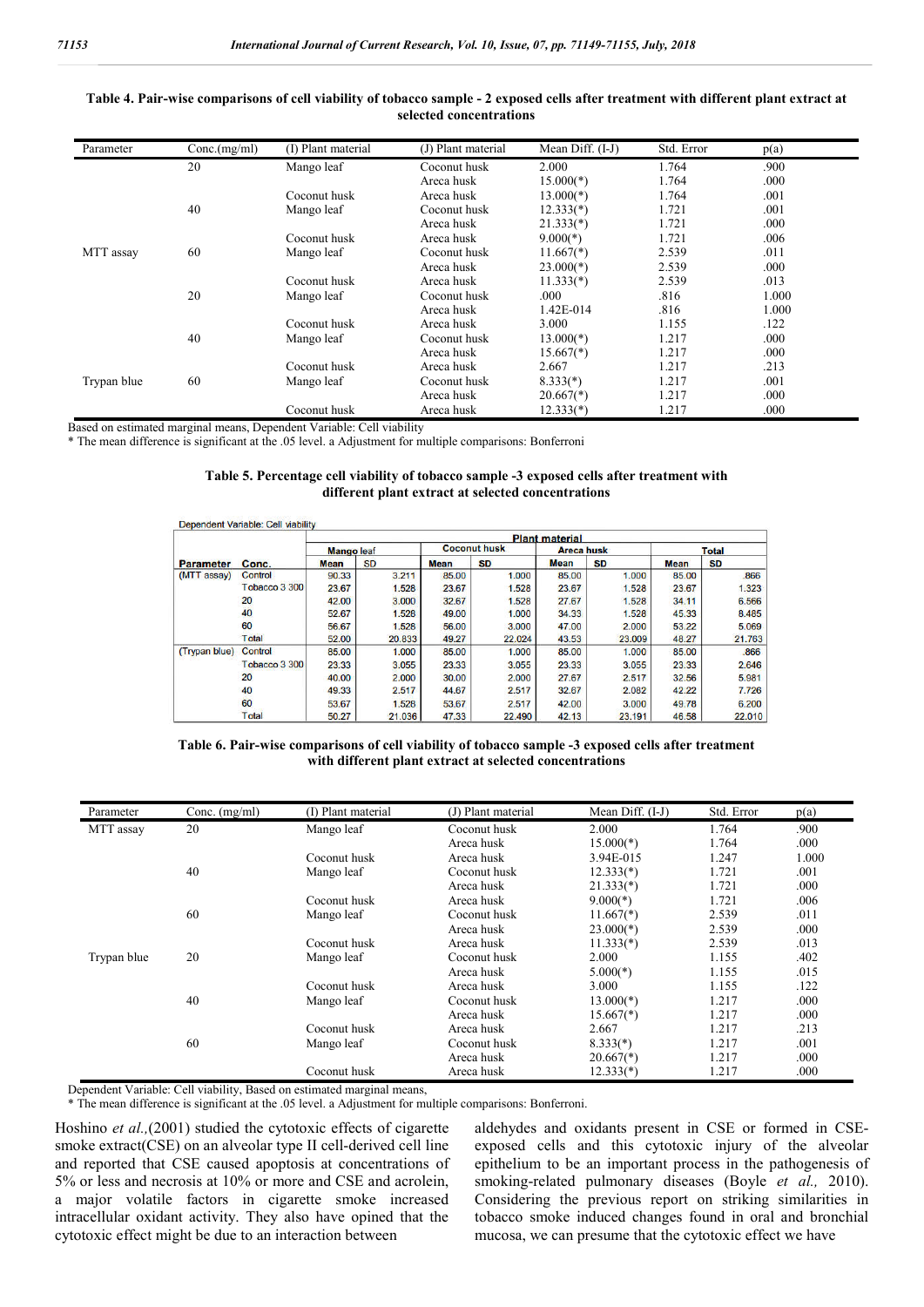

**Fig. 1: Percentage cell viability of cultured oral epithelial cells after exposure to selected tobacco samples at various concentration**



**Fig. 2. Dead (green arrow) & viablecells (red arrow) observed by trypan blue exclusion method**



**Fig. 3. Percentage cell viability of tobacco sample- 2 exposed cells after treatment with different plant extract at selected concentrations**



**Fig. 4. Percentage cell viability of tobacco sample- 3 exposed cells after treatment with different plant extract at selected concentrations**

observed in our study is the direct effect of tobacco nitrosamines through oxidative stress and this cytotoxicity is a contributing factor for tobacco related oral mucosal diseases including potentially malignant diseases and oral cancer (Agarwal *et al.,* 2012). The protective effect of plant materials were tested with both tobacco sample 2 and 3, as these two samples showed significant cytotoxic effects. Both cell viability assays performed in cell culture incubated with tobacco samples along with plant material showed significant improvement in viability than incubated with tobacco samples alone, indicating the cyto-protective effects of selected plant materials. Simultaneous treatment with plant extracts along with tobacco sample 2 resulted in reduction in cytotoxic effect caused by tobacco sample and improved the cell viability to 03, 23 and 37% with 20, 40 and 60 mg/ml of mango extract, 05,11,25% with similar concentrations of coconut extract. Areca husk extract showed relatively lesser effect. Likewise in similar experimental conditions with tobacco sample 3, mango leaf extract showed, improved cell viability to 19, 29 and 33%, and coconut husk 9, 26 and 33% and areca husk 4, 11 and 24%. None of the plant materials could enhance the cell viability to a level comparable to untreated control group. The results indicate that plant materials studied havecyto-protective effect to a certain extent against tobacco induced cytotoxicity, but not to the extent of complete protection. The difference in effect of different plant extract may be based on their chemical composition, difference between the effective components present in the extracts and their mode of action.

There are reports on reduction in tobacco induced cell death by treatment with antioxidants- Vitamin C, E and grape seed proanthocyanidine, Trolox and L-ascorbic acid etc., supporting our results (Bagchi *et al.,* 1999; Mitchell *et al.,* 2010; Toklu *et al.,* 2010). Hoshino *et al.,* (2001)proved that cytotoxic effect of tobacco is due to an interaction between aldehydes and oxidants present. They have also observed an inhibition of CSE-induced cell death by aldehyde dehydrogenase, a scavenger of aldehydes, and N-acetyl cysteine, a scavenger of oxidants and aldehydes (Boyle *et al.,* 2010). We can assume that cyto-protective effect of plant materials noted in this study is related to their radical scavenging and antioxidant property. Our observation of relatively better cyto-protective effect of mango leaf and coconut husk extract which showed more efficient radical scavenging and antioxidant activities compared to areca husk extract is another supporting evidence for this. As we have noted that the plant materials could not recover the cell viability near to that of untreated control, it can be assumed that the cytotoxic effect of tobacco is attributed to a complex interaction of oxidants and other constituents.

#### **Conclusion**

Cyto-toxicity induced by tobacco samples andcyto-protective effects of plant extracts,when analysed,a reduction in % cell viability of oral epithelial cells after incubating with different tobacco extract was noted in a concentration dependentmanner. Viability noted with tobacco -1 exposure was 73-52 % with increasing concentration, with tobacco -2 was 75 to 32% and with tobacco-3 was 52 to 23%. Irrespective of concentration, significant difference in cytotoxic effect was noted between different tobacco samples with highest cytotoxic effect with tobacco sample - 3 followed by tobacco sample - 2 and least with tobacco sample-1. Even the highest concentration of tobacco sample - 1 studied did not bring down the % viability less than 50%, while the lowest concentration of tobacco